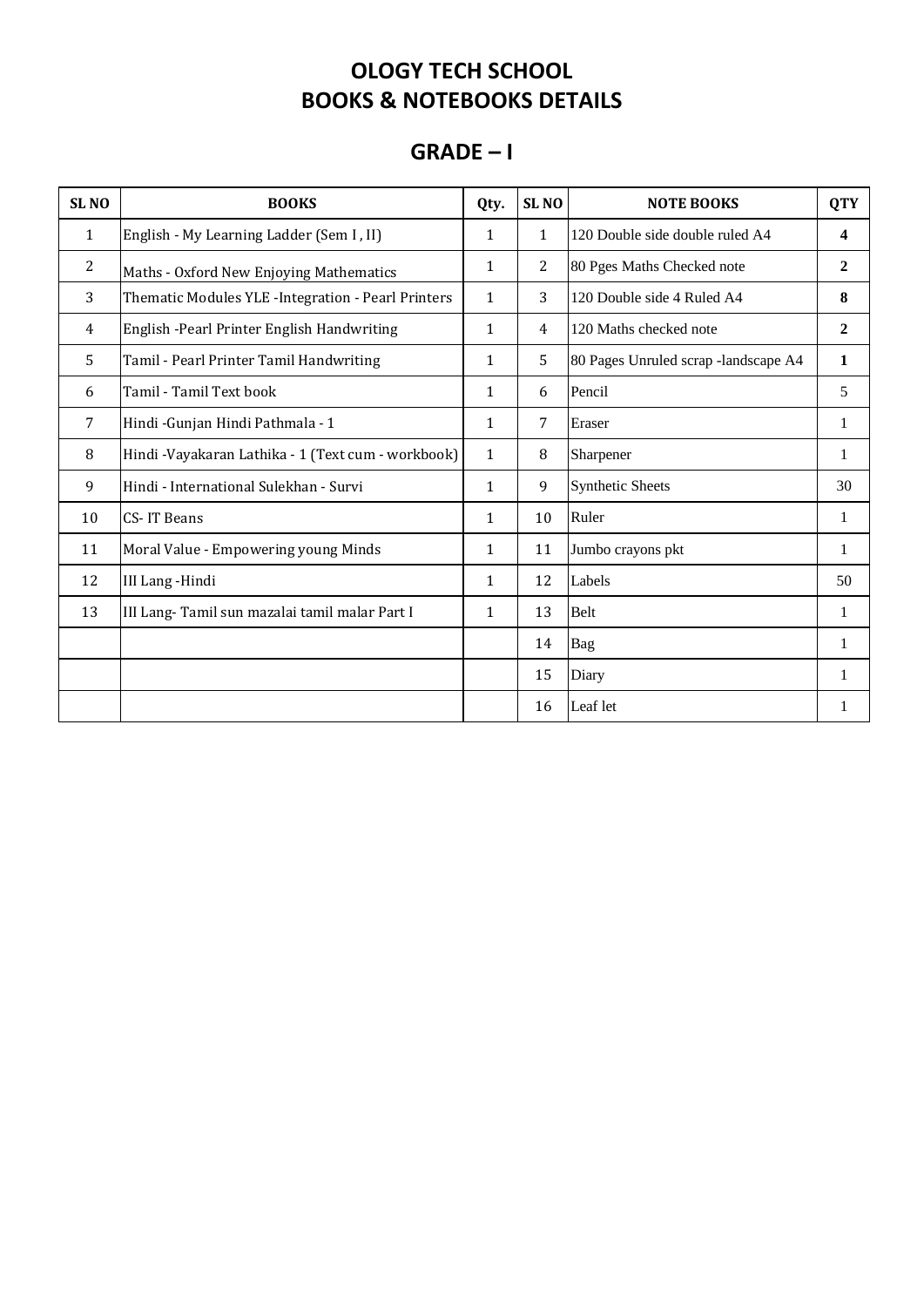#### **GRADE – II**

| SL <sub>NO</sub> | <b>BOOKS</b>                                       | Qty.         | SL <sub>NO</sub> | <b>NOTE BOOKS</b>                    | <b>QTY</b>     |
|------------------|----------------------------------------------------|--------------|------------------|--------------------------------------|----------------|
| $\mathbf{1}$     | English - My Learning Ladder (Sem I, II)           | $\mathbf{1}$ | $\mathbf{1}$     | 120 Double side double ruled A4      | 4              |
| 2                | Maths - Oxford New Enjoying Mathematics            | $\mathbf{1}$ | 2                | 80 Pges Maths Checked note           | $\overline{2}$ |
| 3                | Thematic Modules YLE -Integration - Pearl Printers | $\mathbf{1}$ | 3                | 120 Double side 4 Ruled A4           | 8              |
| 4                | English -Pearl Printer English Handwriting         | $\mathbf{1}$ | $\overline{4}$   | 120 Maths checked note               | $\overline{2}$ |
| 5                | Tamil - Pearl Printer Tamil Handwriting            | $\mathbf{1}$ | 5                | 80 Pages Unruled scrap -landscape A4 | 1              |
| 6                | Tamil - Tamil Text book                            | $\mathbf{1}$ | 6                | Pencil                               | 5              |
| 7                | Hindi - Gunjan Hindi Pathmala - 2                  | $\mathbf{1}$ | 7                | Eraser                               | 1              |
| 8                | Hindi -Vayakaran Lathika - 2 (Text cum - workbook) | $\mathbf{1}$ | 8                | Sharpener                            | 1              |
| 9                | Hindi - International Sulekhan - Survi             | $\mathbf{1}$ | 9                | <b>Synthetic Sheets</b>              | 30             |
| 10               | CS-IT Beans                                        | $\mathbf{1}$ | 10               | Ruler                                | 1              |
| 11               | Moral Value - Empowering young Minds               | $\mathbf{1}$ | 11               | Jumbo crayons pkt                    | 1              |
| 12               | III Lang - Hindi                                   | $\mathbf{1}$ | 12               | Labels                               | 50             |
| 13               | III Lang-Tamil sun mazalai tamil malar Part II     | $\mathbf{1}$ | 13               | Belt                                 | 1              |
|                  |                                                    |              | 14               | Bag                                  | 1              |
|                  |                                                    |              | 15               | Diary                                |                |
|                  |                                                    |              | 16               | Leaf let                             |                |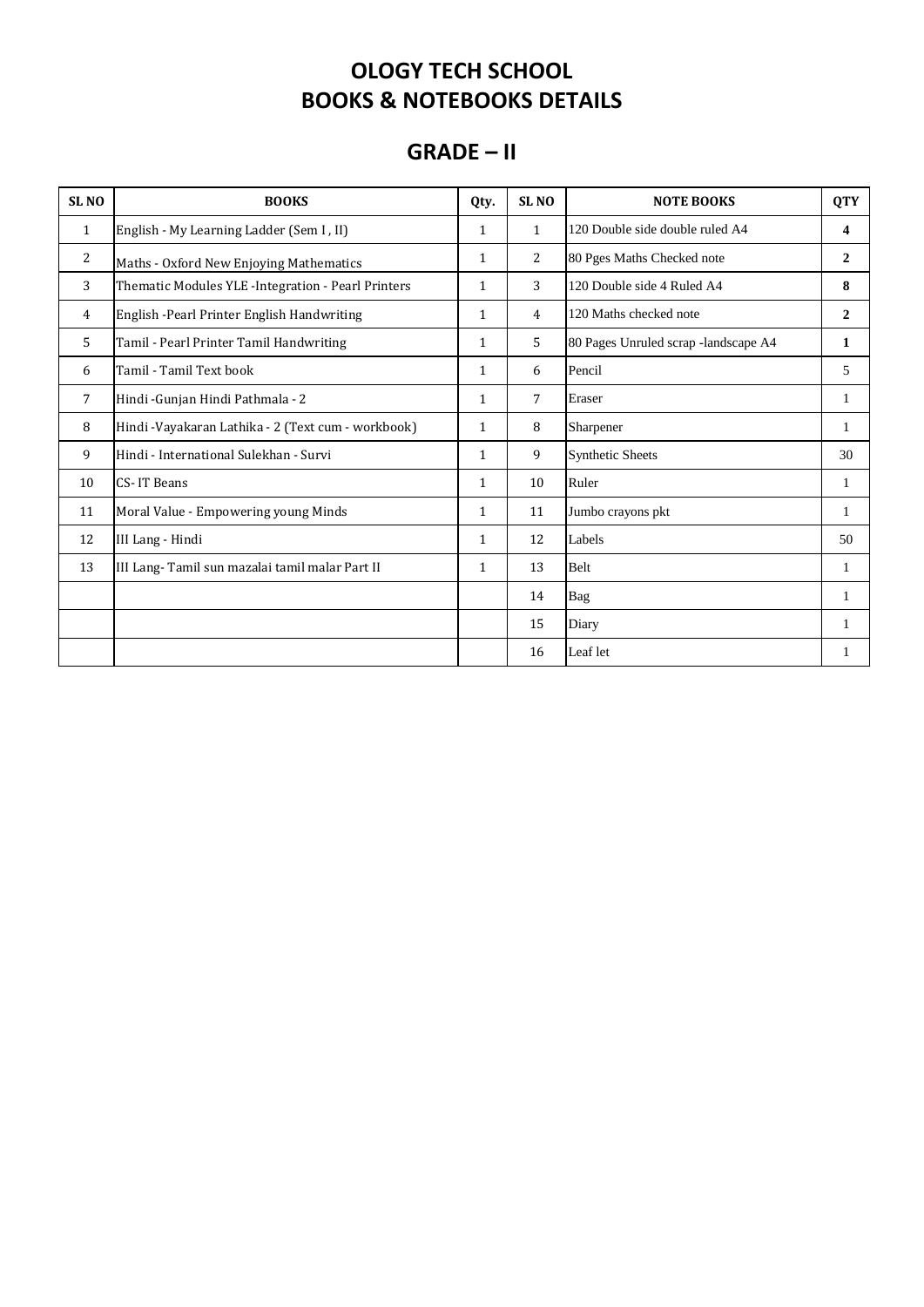#### **GRADE – III**

| SL <sub>NO</sub> | <b>BOOKS</b>                                        | Qty.         | SL <sub>NO</sub> | <b>NOTE BOOKS</b>                  | <b>QTY</b>   |
|------------------|-----------------------------------------------------|--------------|------------------|------------------------------------|--------------|
| $\mathbf{1}$     | English - My Learning Ladder (Sem I, II)            | 1            | 1                | 120 Double side double ruled A4    | 4            |
| 2                | <b>Starters-MM Publications</b>                     | 1            | 2                | 80 Double side single ruled A4     | 5            |
| 3                | Hindi - Gunjan Hindi Pathmala - 3                   | $\mathbf{1}$ | 3                | 120 Double side single ruled A4    | 9            |
| 4                | Hindi - Vayakaran Lathika - 3 (Text cum - workbook) | 1            | 4                | 120 Maths ruled A4                 | 6            |
| 5                | Hindi-International Sulekhan                        | 1            | 5                | 60 Pages Landscape unruled note 60 | 1            |
| 6                | Maths - Oxford New Enjoying Mathematics             | 1            | 6                | 60 Broad ruled Long (composition)  | $\mathbf{2}$ |
| 7                | EVS - Collins (Tree of Life)                        | $\mathbf{1}$ | 7                | Pencil                             | 3            |
| 8                | English - English Handwriting - Pencraft            | $\mathbf{1}$ | 8                | Eraser                             | 1            |
| 9                | Tamil - Aliya Kolangal                              | $\mathbf{1}$ | 9                | Sharpener                          | 1            |
| 10               | Tamil -Tamil Text book                              | $\mathbf{1}$ | 10               | <b>Synthetic Sheets</b>            | 30           |
| 11               | CS-IT Bean                                          | 1            | 11               | Ruler                              | 1            |
| 12               | GK - Cordova Learning series- 3 (Dhiren M Doshi)    | 1            | 12               | Colour pencil                      | 1            |
| 13               | Moral Value - Empowering young Minds                | 1            | 13               | Labels                             | 50           |
| 14               | Hindi - Madhu Mukher -1                             | $\mathbf{1}$ | 14               | Belt                               | 1            |
| 15               | III Lang - Tamil Text book                          | $\mathbf{1}$ | 15               | Bag                                | 1            |
|                  |                                                     |              | 16               | Diary                              | 1            |
|                  |                                                     |              | 17               | Leaf let                           |              |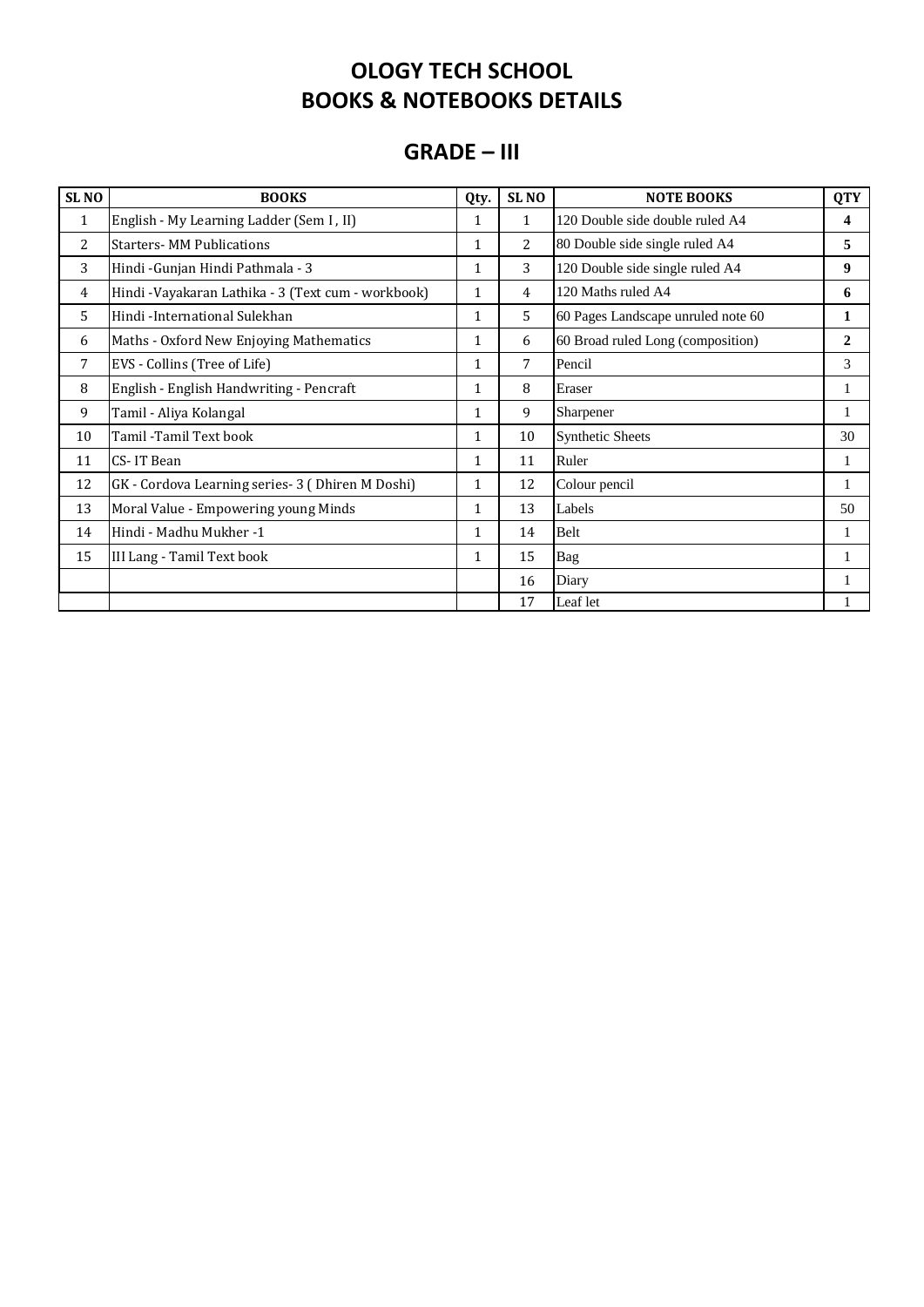#### **GRADE – IV**

| SL <sub>NO</sub> | <b>BOOKS</b>                                       | Qty.         | <b>SL</b>    | <b>NOTE BOOKS</b>                  | <b>QTY</b>       |
|------------------|----------------------------------------------------|--------------|--------------|------------------------------------|------------------|
| $\mathbf{1}$     | English - My Learning Ladder (Sem I, II)           | 1            | $\mathbf{1}$ | 120 Double side double ruled A4    | 4                |
| 2                | <b>Movers -MM Publications</b>                     | 1            | 2            | 80 Double side single ruled A4     | 5                |
| 3                | Hindi - Gunjan Hindi Pathmala - 4                  | 1            | 3            | 120 Double side single ruled A4    | $\boldsymbol{9}$ |
| 4                | Hindi -Vayakaran Lathika - 4 (Text cum - workbook) | $\mathbf{1}$ | 4            | 120 Maths ruled A4                 | 6                |
| 5                | Hindi -International Sulekhan                      | 1            | 5            | 60 Pages Landscape unruled note 60 | 1                |
| 6                | Maths - Oxford New Enjoying Mathematics            | 1            | 6            | 60 Broad ruled Long (composition)  | 2                |
| 7                | EVS - Collins (Tree of Life)                       | 1            | 7            | Pencil                             | 3                |
| 8                | English - English Handwriting - Pencraft           | 1            | 8            | Eraser                             | 1                |
| 9                | Tamil - Aliya Kolangal                             | 1            | 9            | Sharpener                          | 1                |
| 10               | Tamil -Tamil Text book                             | 1            | 10           | <b>Synthetic Sheets</b>            | 30               |
| 11               | CS-IT Bean                                         | 1            | 11           | Ruler                              | 1                |
| 12               | GK - Cordova Learning series- 4 (Dhiren M Doshi)   | 1            | 12           | Colour pencil                      | 1                |
| 13               | Moral Value - Empowering young Minds               | 1            | 13           | Labels                             | 50               |
| 14               | Hindi - Madhu Mukher -2                            | $\mathbf{1}$ | 14           | Belt                               | 1                |
| 15               | III Lang - Tamil Text book                         | 1            | 15           | Bag                                | 1                |
|                  |                                                    |              | 16           | Diary                              | 1                |
|                  |                                                    |              | 17           | Leaf let                           | 1                |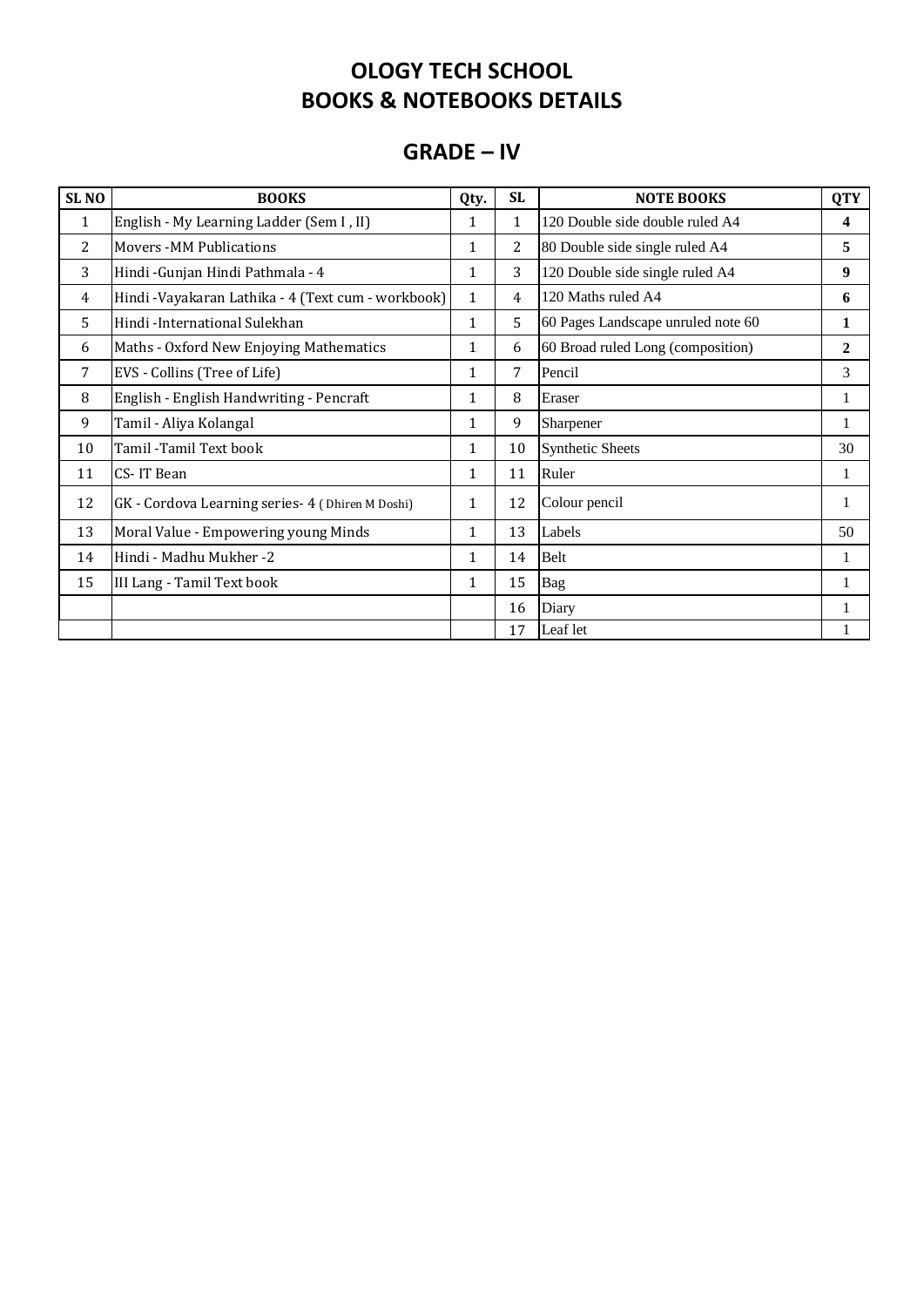#### **GRADE – V**

| SL <sub>NO</sub> | <b>BOOKS</b>                                       | Qty.         | <b>SL</b> | <b>NOTE BOOKS</b>                  | <b>QTY</b>     |
|------------------|----------------------------------------------------|--------------|-----------|------------------------------------|----------------|
| $\mathbf{1}$     | English - My Learning Ladder (Sem I, II)           | 1            | 1         | 120 Double side double ruled A4    | 4              |
| 2                | <b>Flyers - MM Publications</b>                    | 1            | 2         | 80 Double side single ruled A4     | 5              |
| 3                | Hindi - Gunjan Hindi Pathmala - 5                  | 1            | 3         | 120 Double side single ruled A4    | 9              |
| 4                | Hindi -Vayakaran Lathika - 5 (Text cum - workbook) | 1            | 4         | 120 Maths ruled A4                 | 6              |
| 5                | Hindi -International Sulekhan                      | 1            | 5         | 60 Pages Landscape unruled note 60 | 1              |
| 6                | Maths - Oxford New Enjoying Mathematics            | 1            | 6         | 60 Broad ruled Long (composition)  | $\overline{2}$ |
| 7                | EVS - Collin (Tree of Life)                        | 1            | 7         | Pencil                             | 3              |
| 8                | English - English Handwriting - Pencraft           | 1            | 8         | Eraser                             | 1              |
| 9                | Tamil - Aliya Kolangal                             | 1            | 9         | Sharpener                          | 1              |
| 10               | Tamil -Tamil Text book                             | 1            | 10        | <b>Synthetic Sheets</b>            | 30             |
| 11               | CS-IECD Books                                      | 1            | 11        | Ruler                              | 1              |
| 12               | GK - Cordova Learning series- 5 (Dhiren M Doshi)   | $\mathbf{1}$ | 12        | Colour pencil                      | 1              |
| 13               | Moral Value - Empowering young Minds               | $\mathbf{1}$ | 13        | Labels                             | 50             |
| 14               | Hindi - Madhu Mukher -3                            | $\mathbf 1$  | 14        | Belt                               | 1              |
| 15               | III Lang - Tamil Text book                         | $\mathbf 1$  | 15        | Bag                                | 1              |
|                  |                                                    |              | 16        | Diary                              | 1              |
|                  |                                                    |              | 17        | Leaf let                           | 1              |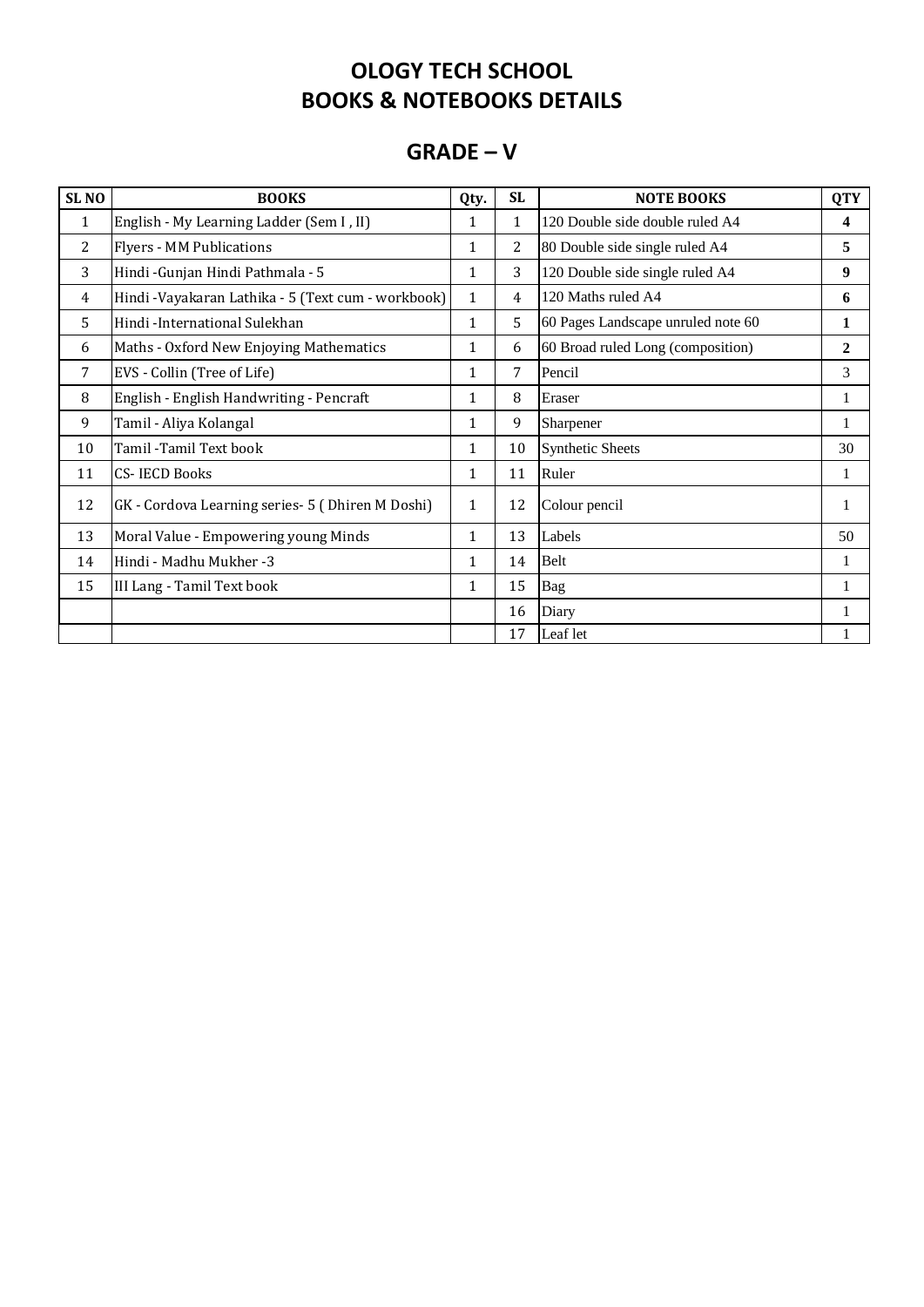### **GRADE – VI**

| SL <sub>NO</sub> | <b>BOOKS</b>                                                                 | Qty.         | SL <sub>NO</sub> | <b>NOTE BOOKS</b>                 | <b>QTY</b>     |
|------------------|------------------------------------------------------------------------------|--------------|------------------|-----------------------------------|----------------|
| $\mathbf{1}$     | English - English Text Book - Honeysuckle                                    | $\mathbf{1}$ | $\mathbf{1}$     | 120 Maths ruled A4                | 8              |
| $\overline{2}$   | English - ACE English grammar & Compositions of School<br>Orient - Blackswan | $\mathbf{1}$ | 2                | 120 Double side single ruled A4   | 13             |
| 3                | KET for Schools Trainer - Karen Saxby                                        | $\mathbf{1}$ | 3                | 80 Double side single ruled long  | 8              |
| 4                | Hindi - VASANTH Bhag PART - I                                                | 1            | $\overline{4}$   | 80 Graph long                     | $\mathbf{1}$   |
| 5                | Hindi - Mein or Mera Vayakaran - 6<br>(Text cum - workbook)                  | $\mathbf{1}$ | 5                | 80 UR Long                        | 1              |
| 6                | Maths text book                                                              | $\mathbf{1}$ | 6                | 80 Broad ruled Long (composition) | $\overline{2}$ |
| 7                | Science text book                                                            | $\mathbf{1}$ | $\overline{7}$   | Pencil                            | $\mathbf{1}$   |
| 8                | Social - Cambridge social studies-BOOK 6                                     | 1            | 8                | Eraser                            | 1              |
| 9                | GK-Cordova Learning series - 6 (Dhiren M Doshi)                              | $\mathbf{1}$ | 9                | Sharpener                         | $\mathbf{1}$   |
| 10               | Social - Map activity book                                                   | 1            | 10               | <b>Synthetic Sheets</b>           | 50             |
| 11               | Tamil text book                                                              | $\mathbf{1}$ | 11               | Ruler                             | $\mathbf{1}$   |
| 12               | CS-IECD books                                                                | $\mathbf{1}$ | 12               | Sketch Pen Pkt                    | 1              |
| 13               | Value Edu - Pali Books                                                       | $\mathbf{1}$ | 13               | Labels                            | 80             |
| 14               | Tamil - Aliya Kolangal                                                       | $\mathbf{1}$ | 14               | Geometry box                      | $\mathbf{1}$   |
| 15               | English - Cursive Writing by Prabhu                                          | 1            | 15               | Monogram pocket                   | 3              |
| 16               | Hindi - Madhu Mukher -4                                                      | $\mathbf{1}$ | 16               | Belt                              | $\mathbf{1}$   |
| 17               | Tamil - Namma Tamil - 1                                                      | $\mathbf{1}$ | 17               | Bag                               | $\mathbf{1}$   |
|                  |                                                                              |              | 18               | Diary                             | 1              |
|                  |                                                                              |              | 19               | Leaf let                          | 1              |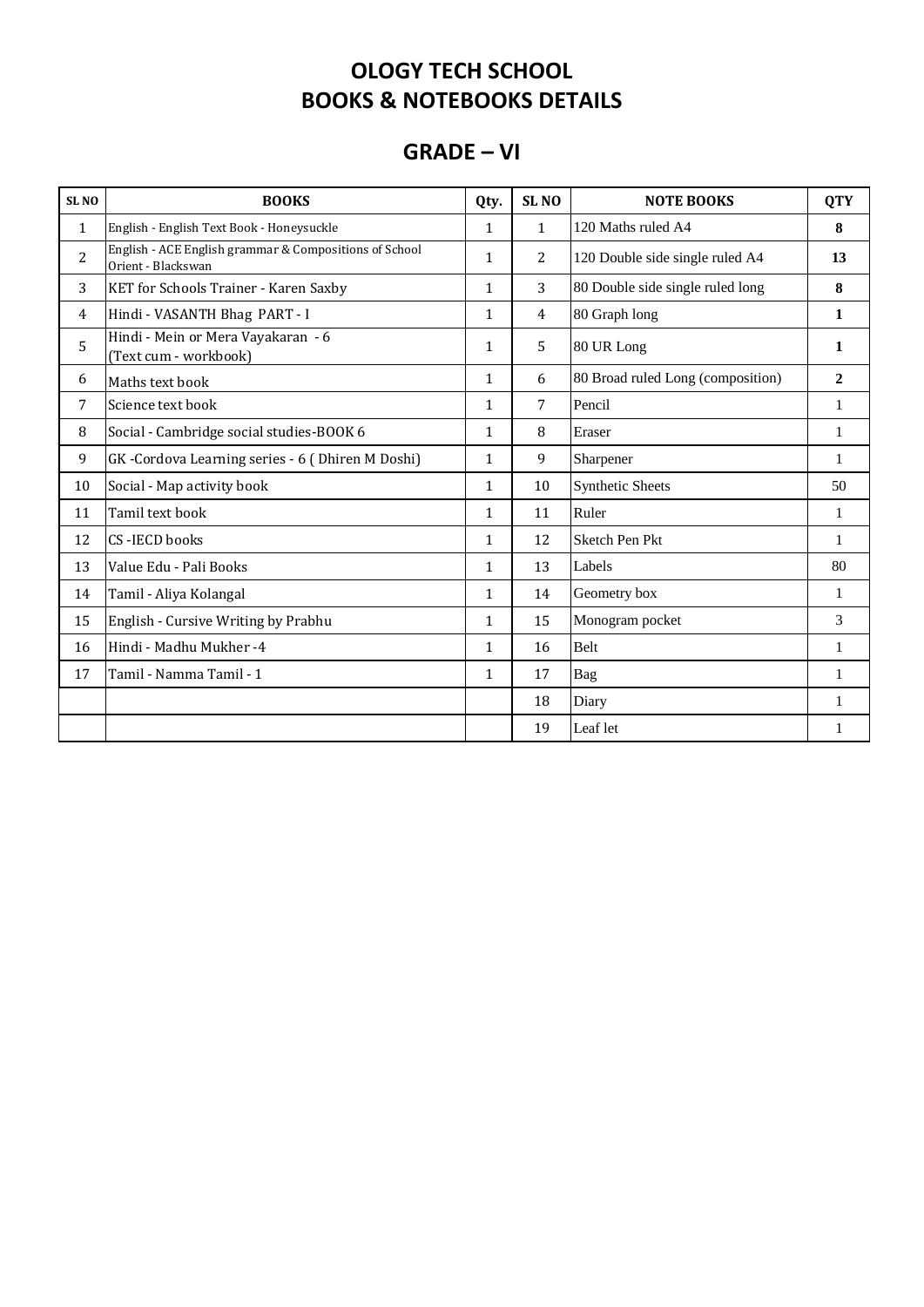#### **GRADE - VII**

| SL <sub>NO</sub> | <b>BOOKS</b>                                                                 | Qty.         | SL <sub>NO</sub> | <b>NOTE BOOKS</b>                 | <b>QTY</b>     |
|------------------|------------------------------------------------------------------------------|--------------|------------------|-----------------------------------|----------------|
| $\mathbf{1}$     | English - English Text Book - Honeycomb                                      | 1            | $\mathbf{1}$     | 120 Maths ruled A4                | 8              |
| $\overline{2}$   | English - ACE English grammar & Compositions of School<br>Orient - Blackswan | $\mathbf{1}$ | 2                | 120 Double side single ruled A4   | 13             |
| 3                | PET -Preliminary for School Trainers- sue Elliott, Liz Gallivan              | $\mathbf{1}$ | 3                | 80 Double side single ruled long  | 8              |
| $\overline{4}$   | Hindi - VASANTH Bhag PART - II                                               | $\mathbf{1}$ | 4                | 80 Graph long                     | 1              |
| 5                | Hindi-Mein or Mera Vayakaran - 7 (Text cum - workbook)                       | 1            | 5                | 80 UR Long                        | 1              |
| 6                | Maths text book                                                              | $\mathbf{1}$ | 6                | 80 Broad ruled Long (composition) | $\overline{2}$ |
| 7                | Science text book                                                            | $\mathbf{1}$ | $\overline{7}$   | Pencil                            | $\mathbf{1}$   |
| 8                | Social - Cambridge social studies-Book 7                                     | $\mathbf{1}$ | 8                | Eraser                            | 1              |
| 9                | GK-Cordova Learning series - 7 (Dhiren M Doshi)                              | $\mathbf{1}$ | 9                | Sharpener                         | 1              |
| 10               | Social - Map activity book                                                   | $\mathbf{1}$ | 10               | <b>Synthetic Sheets</b>           | 50             |
| 11               | Tamil Text book                                                              | $\mathbf{1}$ | 11               | Ruler                             | $\mathbf{1}$   |
| 12               | <b>CS-IECD books</b>                                                         | $\mathbf{1}$ | 12               | Sketch Pen Pkt                    | 1              |
| 13               | Value Edu - Pali Books                                                       | $\mathbf{1}$ | 13               | Labels                            | 80             |
| 14               | Tamil - Aliya Kolangal                                                       | 1            | 14               | Geometry box                      | 1              |
| 15               | English - Cursive Writing by Prabhu                                          | $\mathbf{1}$ | 15               | Monogram pocket                   | 3              |
| 16               | Hindi - Madhu Mukher -5                                                      | $\mathbf{1}$ | 16               | <b>Belt</b>                       | $\mathbf{1}$   |
| 17               | Tamil - Namma Tamil - 2                                                      | $\mathbf{1}$ | 17               | Bag                               | $\mathbf{1}$   |
|                  |                                                                              |              | 18               | Diary                             | 1              |
|                  |                                                                              |              | 19               | Leaf let                          | 1              |